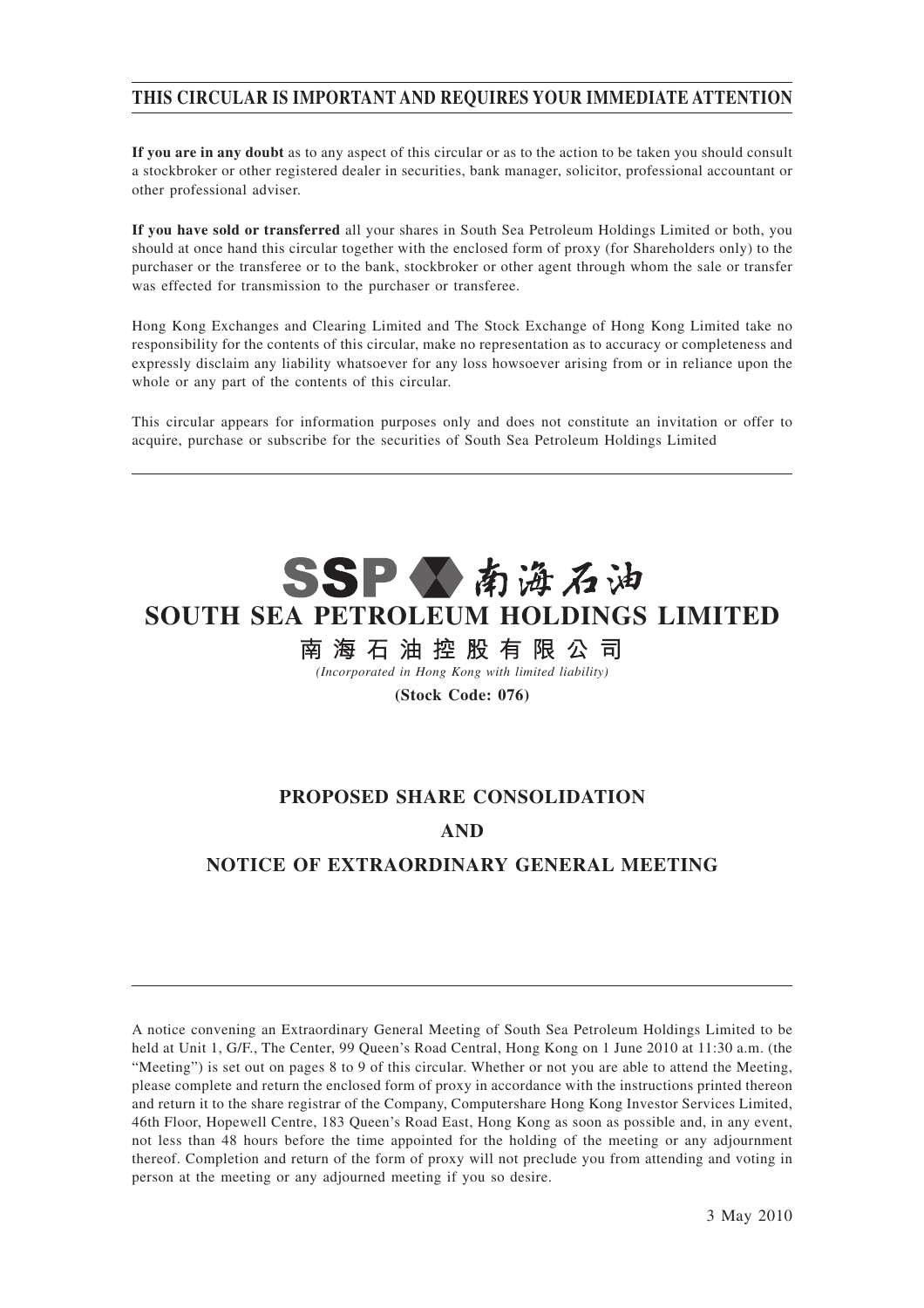## Page

| $\overline{\mathbf{u}}$ |
|-------------------------|
|                         |
|                         |
|                         |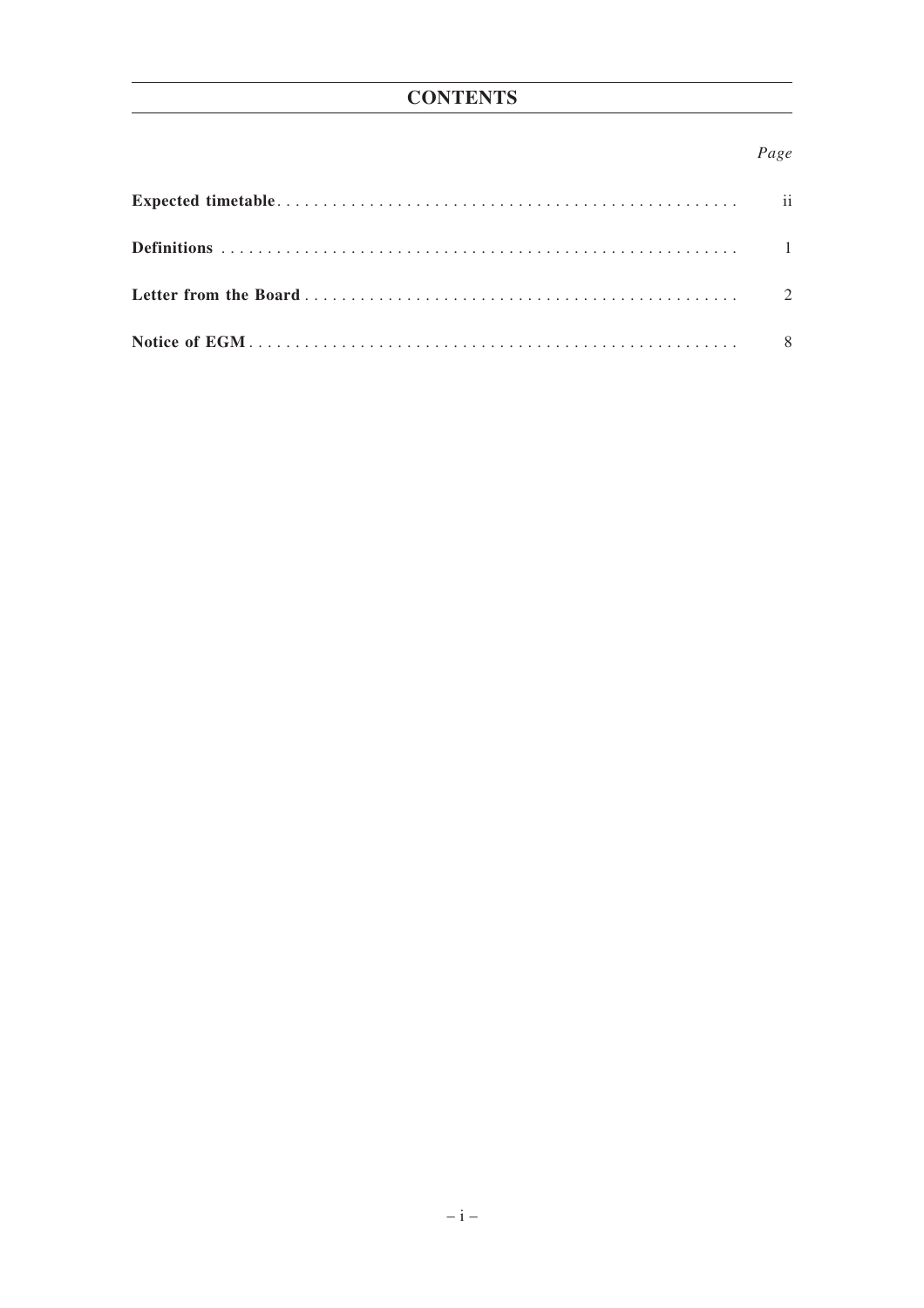#### **EXPECTED TIMETABLE**

*Set out below is an indicative timetable for the implementation of the Share Consolidation. The timetable is subject to the results of the EGM. The Company will notify the Shareholders of any changes to the expected timetable by way of announcement(s) as and when appropriate.*

| Latest time for lodging forms of proxy for the EGM  11:30 a.m. on Sunday, 30 May                                                                                                                   |
|----------------------------------------------------------------------------------------------------------------------------------------------------------------------------------------------------|
|                                                                                                                                                                                                    |
|                                                                                                                                                                                                    |
| Dealings in Consolidated Shares commences Wednesday, 2 June                                                                                                                                        |
| Original counter for trading in existing shares                                                                                                                                                    |
| Temporary counter for trading in Consolidated Shares<br>in board lots of 40 Consolidated Shares<br>(in the form of existing share certificates) opens $\dots \dots$ 9:30 a.m. on Wednesday, 2 June |
| First day of free exchange of existing share<br>certificates for new share certificates                                                                                                            |
| Original counter for trading in Consolidated Shares<br>in board lots of 2,000 Consolidated Shares<br>(in the form of new share certificates) re-opens 9:30 a.m. on Thursday, 17 June               |
| Designated broker starts to stand in the market<br>to provide matching services for odd lots                                                                                                       |
| Parallel trading in Consolidated Shares<br>(in form of new share certificates and<br>existing share certificates) commences 9:30 a.m. on Thursday, 17 June                                         |
| Designated broker ceases to stand in the market<br>to provide matching services for odd lots                                                                                                       |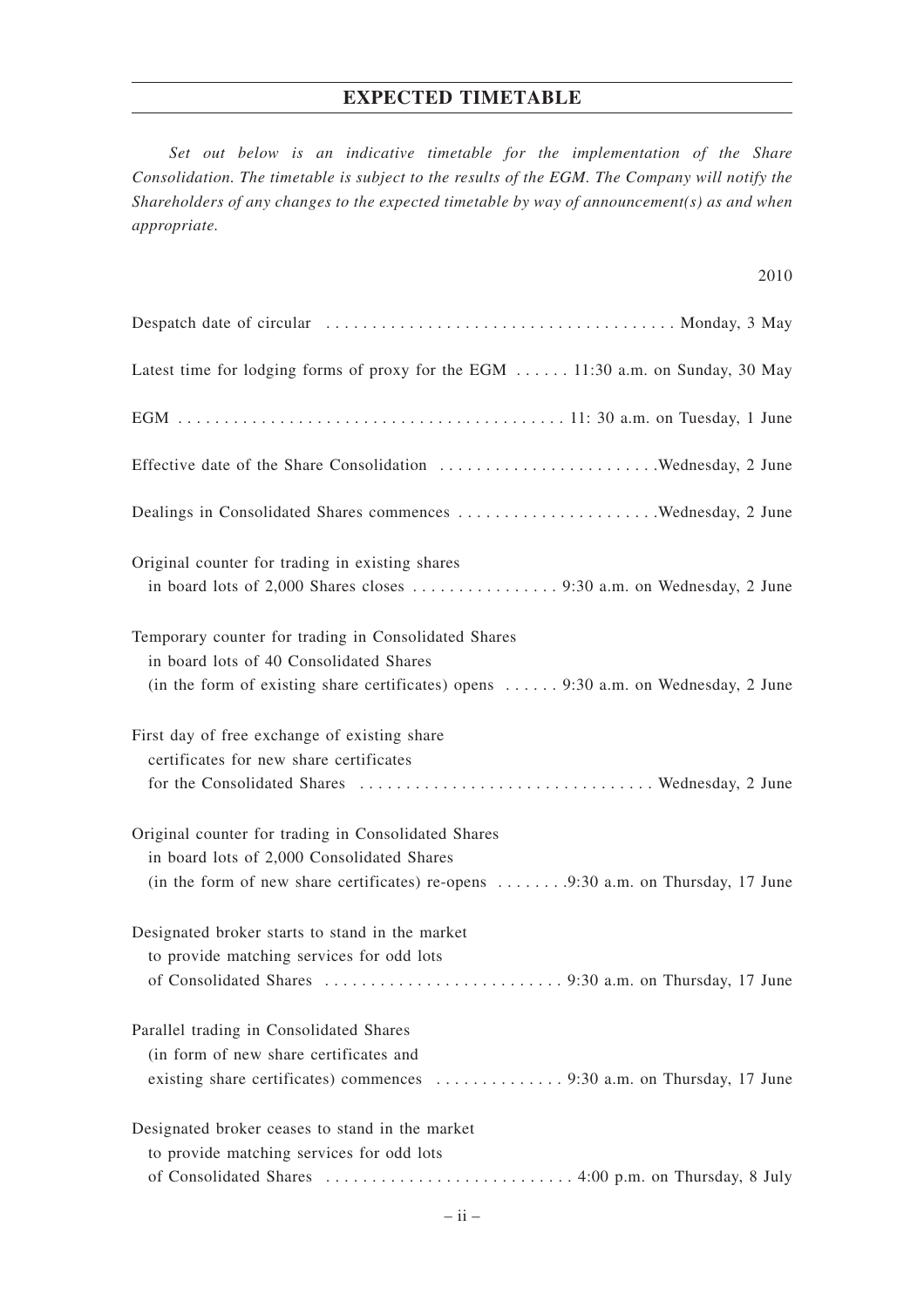## **EXPECTED TIMETABLE**

| Temporary counter for trading in Consolidated Shares                                                        |
|-------------------------------------------------------------------------------------------------------------|
| in board lots of 40 Consolidated Shares                                                                     |
| (in the form of existing share certificates) ends $\dots \dots \dots$ 4:00 p.m. on Thursday, 8 July         |
|                                                                                                             |
| Parallel trading in Consolidated Shares                                                                     |
| (in form of new share certificates and                                                                      |
| existing share certificates) ends $\dots \dots \dots \dots \dots \dots \dots$ 4:00 p.m. on Thursday, 8 July |
|                                                                                                             |
| Last day for free exchange of existing share                                                                |
| certificates for new share certificates                                                                     |
|                                                                                                             |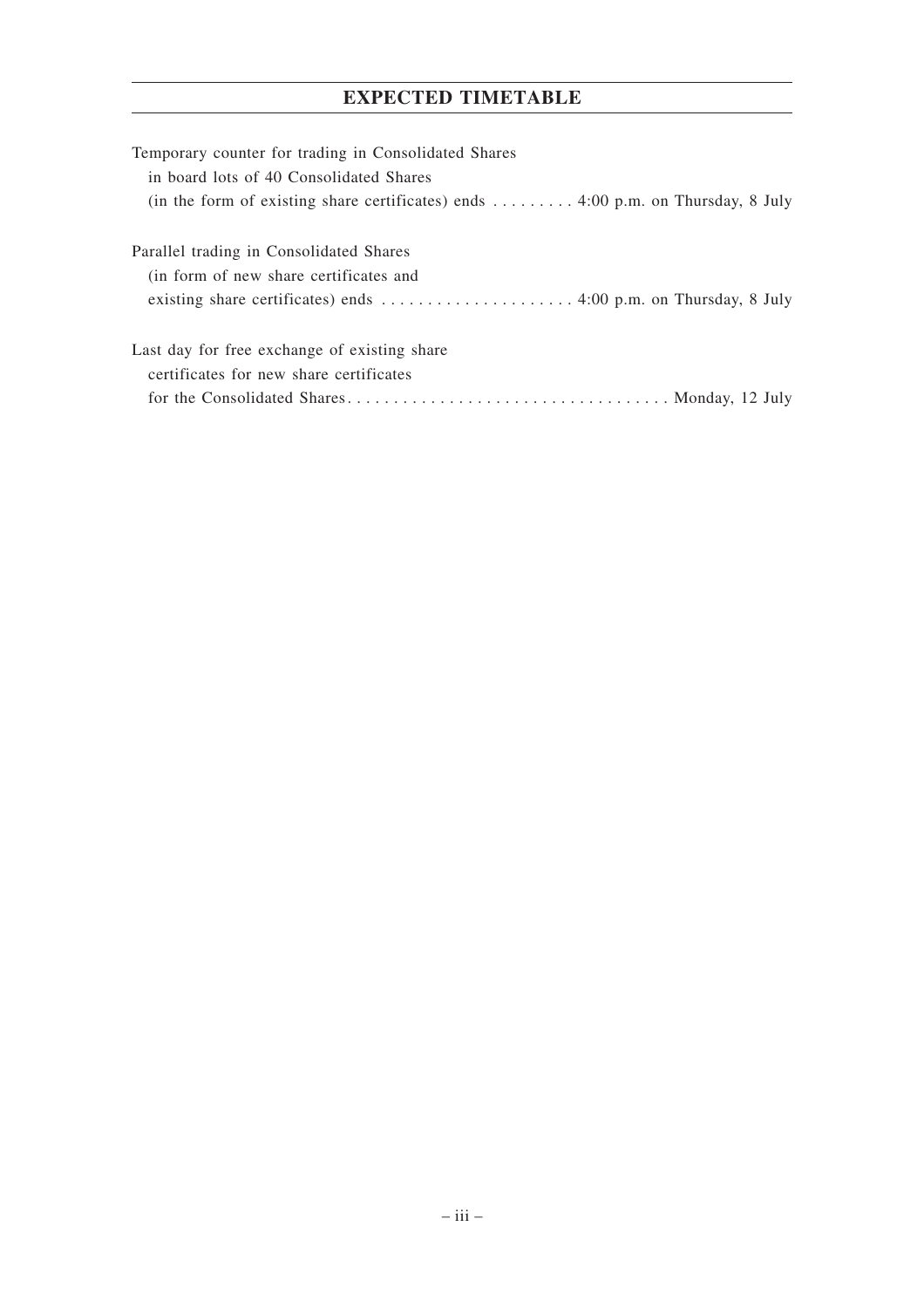## **DEFINITIONS**

*In this circular, unless the context otherwise requires, the following expressions shall have the following meanings:*

| "Board"/"Directors"       | the board of directors of the Company                                                                                                                                      |  |
|---------------------------|----------------------------------------------------------------------------------------------------------------------------------------------------------------------------|--|
| "CCASS"                   | The Central Clearing and Settlement System established<br>and operated by HKSCC                                                                                            |  |
| "Company"                 | South Sea Petroleum Holdings Limited, a company<br>incorporated in Hong Kong with limited liability and the<br>securities of which are listed on the Stock Exchange        |  |
| "Consolidated Shares"     | every fifty (50) existing issued and unissued Shares of<br>US\$0.01 each in the capital of the Company be<br>consolidated into one (1) Share of par value US\$0.50<br>each |  |
| " $EGM"$                  | an extraordinary general meeting to be held and convene<br>to obtain the Shareholders' approval of the Share<br>Consolidation on 1 June 2010                               |  |
| "HKSCC"                   | Hong Kong Securities Clearing Company Limited                                                                                                                              |  |
| "Latest Practicable Date" | 28 April 2010, being the latest practicable date for<br>ascertaining certain information in this circular before<br>printing of this circular                              |  |
| "Listing Rules"           | Rules Governing the Listing of Securities on the Stock<br>Exchange                                                                                                         |  |
| "Share $(s)$ "            | ordinary share(s) of $US$0.01$ each in the share capital of<br>the Company                                                                                                 |  |
| "Share Consolidation"     | that every fifty (50) existing issued and unissued Shares<br>of US\$0.01 each in the capital of the Company be<br>consolidated into one (1) Consolidated Share of US\$0.50 |  |
| "Shareholder(s)"          | $holder(s)$ of the Share $(s)$ or Consolidated Share $(s)$ , as the<br>context requires                                                                                    |  |
| "Stock Exchange"          | the Stock Exchange of Hong Kong Limited                                                                                                                                    |  |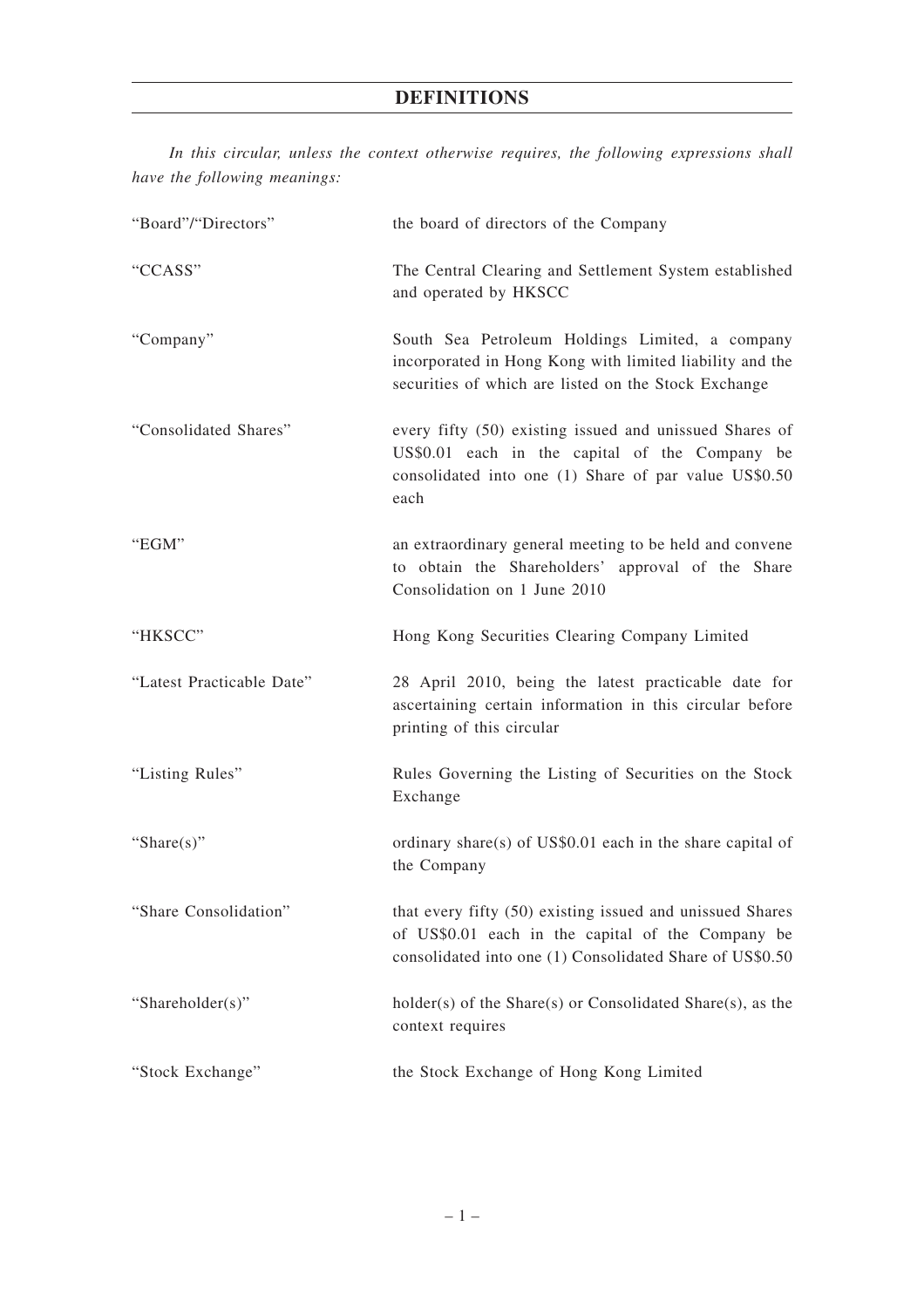# SSP公南海石油 **SOUTH SEA PETROLEUM HOLDINGS LIMITED**

南海石油控股有限公司

*(Incorporated in Hong Kong with limited liability)*

**(Stock Code: 076)**

*Executive Directors:* Mr. Zhou Ling *(Chairman)* Ms. Lee Sin Pyung *(Managing Director)* Ms. Zhang Xue

*Independent Non-Executive Directors:* Mr. Lu Ren Jie Mr. Chai Woon Chew Mr. Ho Choi Chiu

*Registered Office:* Unit 6605, 66/F. The Center 99 Queen's Road Central Hong Kong

3 May 2010

*To the Shareholders*

Dear Sir or Madam,

#### **PROPOSED SHARE CONSOLIDATION AND NOTICE OF EXTRAORDINARY GENERAL MEETING**

#### **INTRODUCTION**

Reference is made to the announcement dated 21 April 2010 that the Board put forward to the Shareholders a proposal of Share Consolidation on the basis that every fifty (50) existing issued and unissued Shares of US\$0.01 each in the capital of the Company be consolidated into one (1) Consolidated Share of US\$0.50.

The purpose of this circular is to provide you with information relating to the Share Consolidation and the notice of the EGM.

#### **PROPOSED SHARE CONSOLIDATION**

As at the Latest Practicable Date, the authorized share capital of the Company is US\$500,000,000, divided into 50,000,000,000 Shares of par value US\$0.01 each, of which 11,472,239,359 Shares are in issue and fully paid. The Board proposes that every fifty (50) issued and unissued Shares of US\$0.01 each in the capital of the Company be consolidated into one (1) Consolidated Share of US\$0.50. Upon the Share Consolidation becoming effective, the authorized capital of the Company will become US\$500,000,000 divided into 1,000,000,000 Consolidated Shares of par value US\$0.50 each.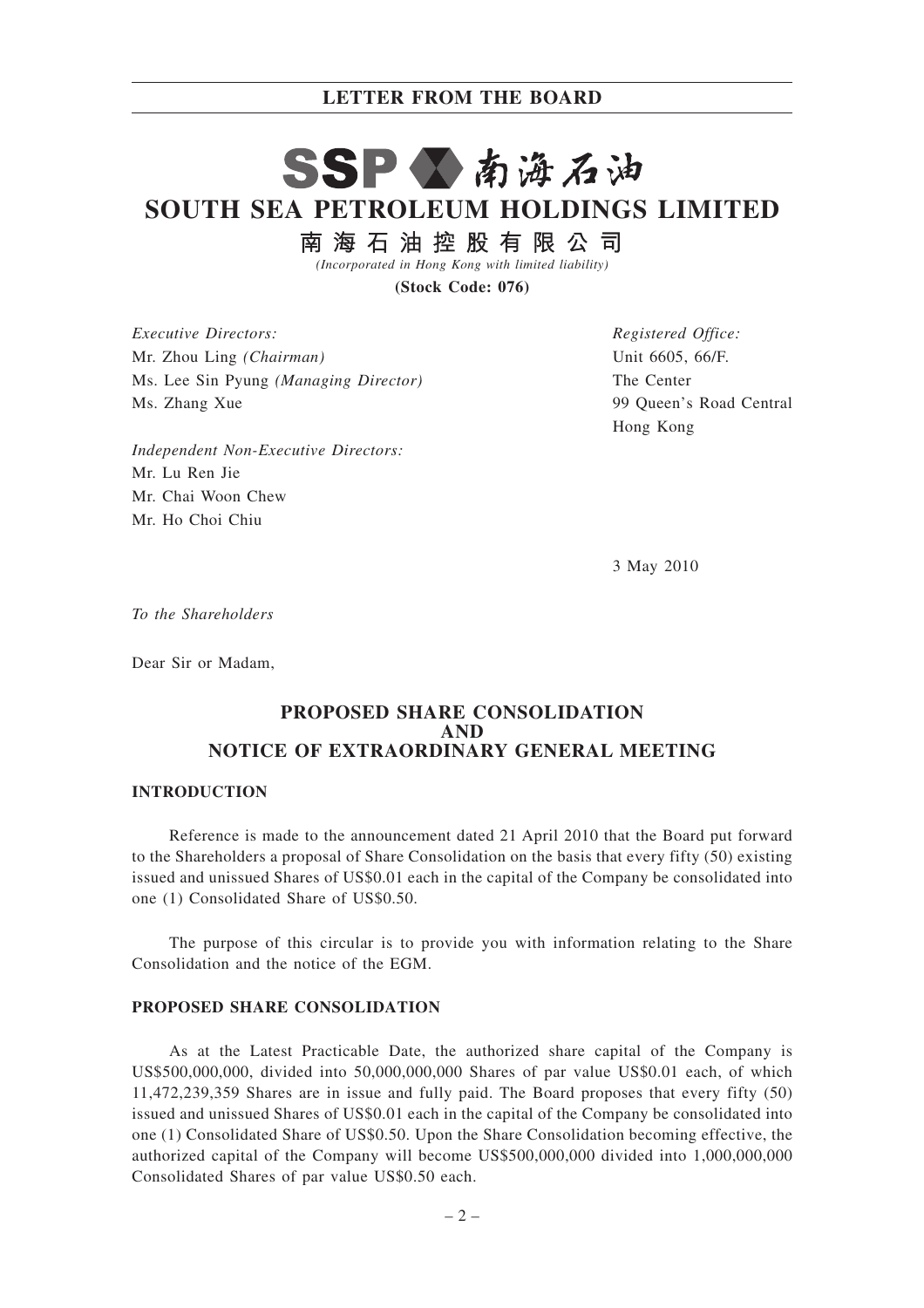#### **Conditions**

The Share Consolidation is conditional upon the following conditions:

- (i) the passing of an ordinary resolution by the Shareholders to approve the Share Consolidation at the EGM; and
- (ii) the Listing Division of the Stock Exchange granting the listing of, and permission to deal in, the Consolidated Shares in issue and to be issued upon the Share Consolidation becoming effective.

#### **Listing Application**

Application will be made by the Company to the Listing Division of the Stock Exchange for granting the listing of and permission to deal in the Consolidated Shares and the Consolidated Shares which will fall to be issued upon conversion of the convertible debentures.

No part of the equity or debt securities of the Company is listed or dealt in on any other stock exchanges other than the Hong Kong Stock Exchange and no such listing or permission to deal in is being or is currently proposed to be sought from any other stock exchange.

Subject to the granting of the listing of, and permission to deal in, the Consolidated Shares on the Stock Exchange, the Consolidated Shares will be accepted as eligible securities by HKSCC for deposit, clearance and settlement in CCASS with effect from the commencement date of dealings in the Consolidated Shares on the Stock Exchange or such other date as determined by HKSCC. Settlement of transactions between participants of the Stock Exchange on any trading day is required to take place in CCASS on the second trading day thereafter. All activities under CCASS are subject to the General Rules of CCASS and CCASS Operational Procedures in effect from time to time.

#### **Effects of Share Consolidation**

Other than the expenses, including professional fees and printing charges, to be incurred in relation to the Share Consolidation, the implementation thereof will not alter the underlying assets, business operations, management or financial position of the Company or result in any change in the rights of the Shareholders, save for any fractional Consolidated Shares to which the Shareholders may be entitled. The Consolidated Shares shall rank pari passu in all respects with each other.

#### **Reason for Share Consolidation**

Pursuant to Rule 13.64 of the Listing Rules, where the market price of the securities of the issuer approaches the extremities of HK\$0.01 or HK\$9,995.00, the Stock Exchange reserves the right to require the issuer either to change the trading method or to proceed with a consolidation or splitting of its securities. In view of the recent trading price of the Shares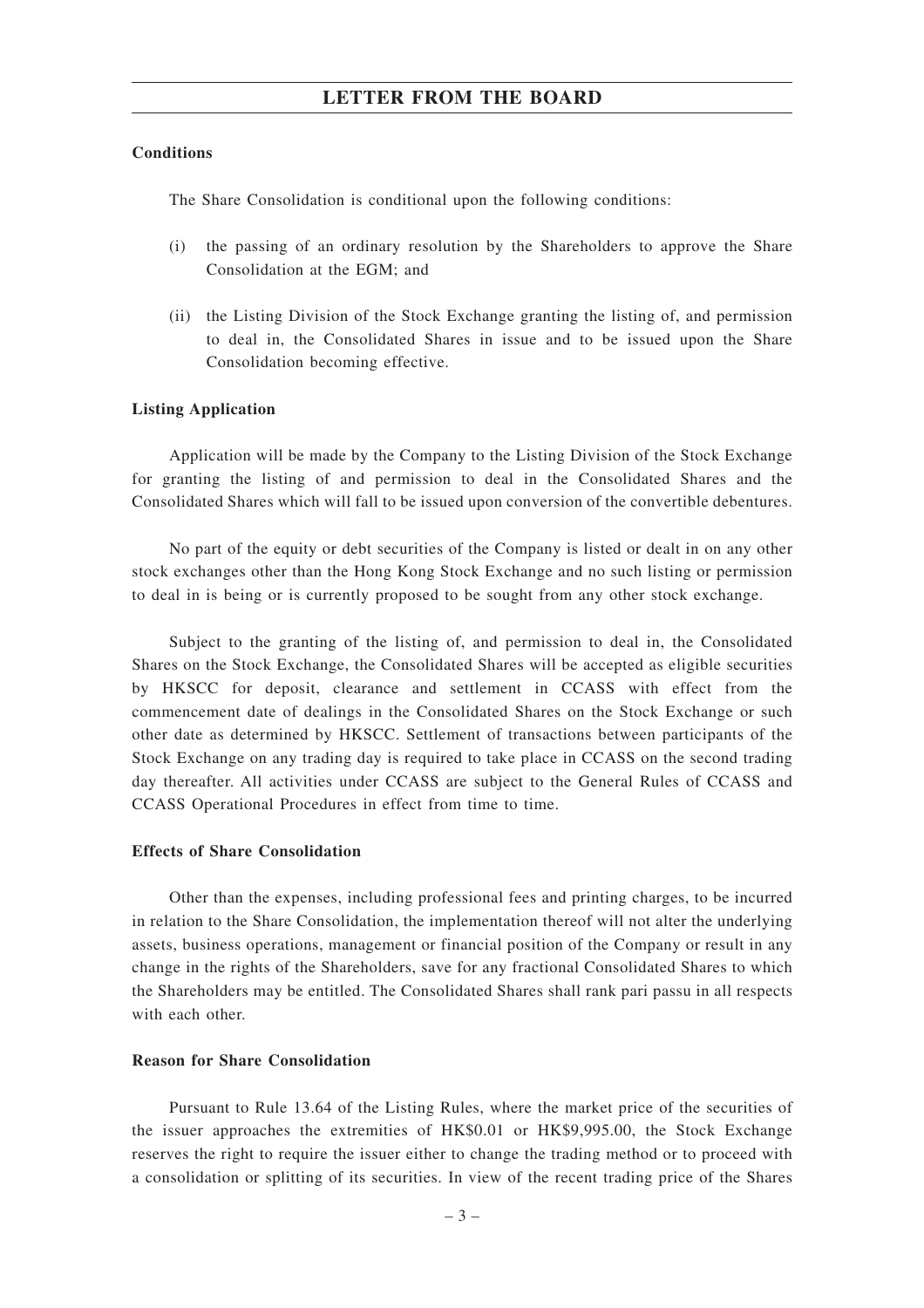and at the request of the Stock Exchange, the Board proposes to implement the Share Consolidation. It is expected that the Share Consolidation would bring about a corresponding upward adjustment in the trading price of the Consolidated Shares.

#### **Share Structure of the Company before and after the Share Consolidation**

The following table sets out the effect on the share capital structure before and immediately after the Share Consolidation:

|                          | <b>Before Share</b><br>Consolidation | <b>After Share</b><br>Consolidation         |
|--------------------------|--------------------------------------|---------------------------------------------|
| Nominal value per Share  | US\$0.01                             | US\$0.50                                    |
| Authorized share capital | US\$500,000,000                      | US\$500,000,000                             |
| No. of authorized shares | 50,000,000,000<br><b>Shares</b>      | 1,000,000,000<br><b>Consolidated Shares</b> |
| Issued share capital     | US\$114,722,393                      | US\$114,722,393                             |
| No. of issued shares     | 11,472,239,359<br><b>Shares</b>      | 229,444,787<br><b>Consolidated Shares</b>   |
| Unissued share capital   | US\$385,277,606                      | US\$385,277,606                             |
| No. of unissued shares   | 38,527,760,641<br><b>Shares</b>      | 770,555,213<br><b>Consolidated Shares</b>   |

#### **Possible Adjustment to the Convertible Debentures**

As at the Latest Practicable Date, the Company has outstanding convertible debentures in the aggregate principal amount of HK\$907,250,000 entitling the holder thereof to subscribe for up to an aggregate of 11,694,447,871 Shares.

The Share Consolidation may cause adjustments to the conversion price and the number of Consolidated Shares to be issued pursuant to the terms and conditions of the convertible debentures. Further details of such adjustment, if required to be made, will be disclosed in further announcement(s).

Save for the convertible debentures, there are no other outstanding convertible securities, options or warrants in issue which confer any right to subscribe for, convertible or exchangeable into the Shares as at the Latest Practicable Date.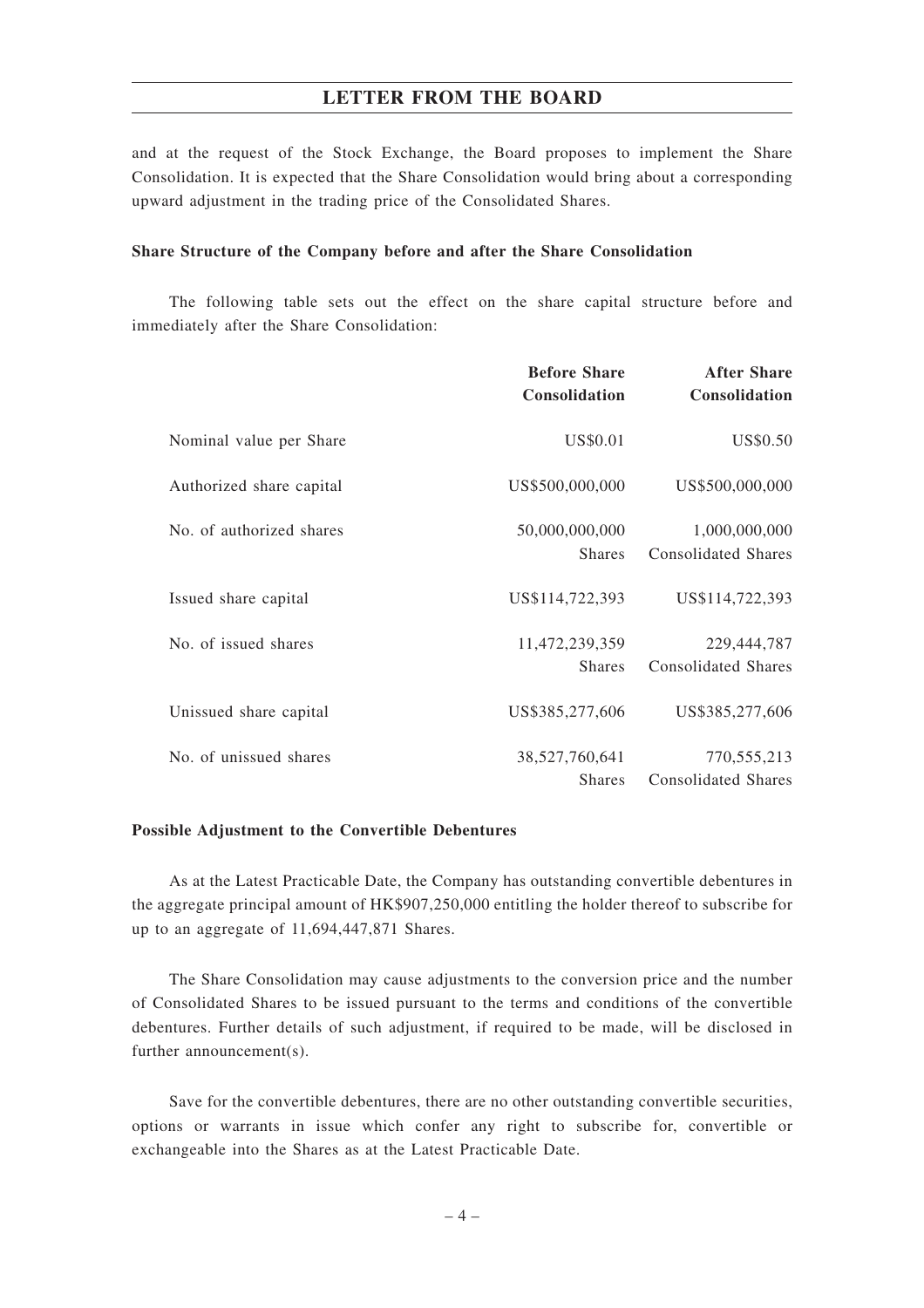#### **Board lot size and trading arrangement**

The existing board lot size of 2,000 Shares will remain unchanged upon the Share Consolidation becoming effective. The value of the current board lot, based on the closing price of HK\$0.037 per Share on the Latest Practicable Date, is HK\$74. Upon the Share Consolidation becoming effective, the expected value of each board lot of 2,000 Consolidated Shares, calculated based on the closing price of HK\$1.850 per Consolidated Share on the Latest Practicable Date, is HK\$3,700.

Upon the Share Consolidation becoming effective, the trading arrangements proposed for dealings in Consolidated Shares are set out as follows:

- (i) with effect from 9:30 a.m. on Wednesday, 2 June 2010, the original counter for trading in Shares in board lots of 2,000 Shares will close temporarily. A temporary counter for trading in Consolidated Shares in the form of existing share certificates in board lots of 40 Consolidated Shares will be established; every 50 Shares in the form of existing share certificates will be deemed to represent one Consolidated Share. The existing share certificates for Shares can only be traded at this temporary counter;
- (ii) with effect from 9:30 a.m. on Thursday, 17 June 2010, the original counter will reopen for trading in Consolidated Shares in board lots of 2,000 Consolidated Shares. Only new share certificates for the Consolidated Shares can be traded at this counter;
- (iii) with effect from 9:30 a.m. on Thursday, 17 June 2010 to 4:00 p.m. on Thursday, 8 July 2010 (both dates inclusive), there will be parallel trading at the counters mentioned in (i) and (ii) above; and
- (iv) the temporary counter for trading in Consolidated Shares in the form of the existing share certificates in board lots of 40 Consolidated Shares will be removed after the close of trading on Thursday, 8 July 2010. Thereafter, trading will only be in Consolidated Shares in the form of new share certificates in board lots of 2,000 Consolidated Shares and the existing share certificates for Shares will cease to be acceptable for trading and settlement purposes.

#### **Odd Lot Arrangements and Fractional Consolidated Shares**

Fractional Consolidated Shares will be disregarded and not issued to the Shareholders but all such fractional Consolidated Shares will be aggregated and, if possible, sold for the benefit of the Company. Fractional Consolidated Shares will only arise in respect of the entire shareholding of a holder of the Shares regardless of the number of share certificates held by such holder.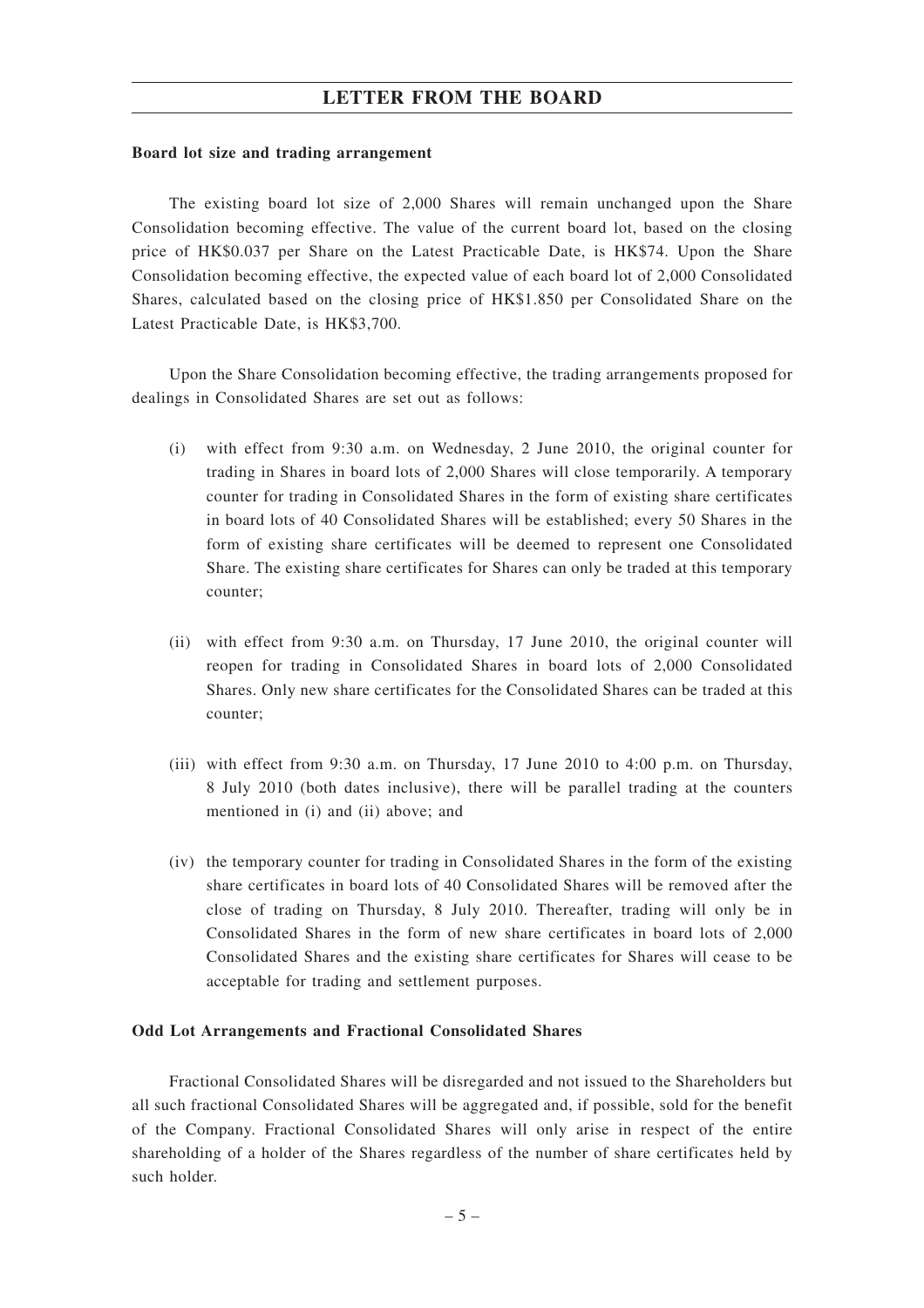In order to facilitate the trading of odd lots of the Consolidated Shares, Kingston Securities Company Limited will be appointed by the Company to provide a matching service, on a "best effort" basis, to those Shareholders who wish to acquire or to dispose of their holding of odd lots of Consolidated Shares. Holders of odd lots of the Consolidated Shares who wish to take advantage of this trading facility should contact Ms. Rosita Kiu of Kingston Securities Limited at Suite 2801, 28th Floor, One International Finance Centre, 1 Harbour View Street, Central, Hong Kong (Tel: (852) 2298-6215 Fax: (852) 2295-0682) either directly or through their licensed securities dealers during the period from 17 June 2010 to 8 July 2010. Holders of odd lots of the Consolidated Shares should note that the matching of the sale and purchase of odd lots of the Consolidated Shares is on a best effort basis and successful matching of the sale and purchase of odd lots of the Consolidated Shares is not guaranteed. Any Shareholder, who is in any doubt about the odd lot facility, is recommended to consult his/her/its own professional advisers.

#### **Exchange of Share Certificates**

Should the Share Consolidation become effective, Shareholders may, during the period from 2 June 2010 to 12 July 2010, submit existing certificates for the Shares in yellow color to the Company's share registrar, Computershare Hong Kong Investor Services Limited at Room 1712-1716, 17th Floor, Hopewell Centre, 183 Queen's Road East, Hong Kong for exchange, at the expense of the Company, for new share certificates in blue colour for Consolidated Shares. It is expected that the new certificates for the Consolidated Shares will be available for collection within 10 Business Days after the submission of the existing share certificates to the Branch Registrar for exchange. Thereafter, certificates for existing Shares will be accepted for exchange only on payment of a fee of HK\$2.50 (or such other amount as may from time to time be allowed by the Stock Exchange) for each new certificate issued for Consolidated Shares. Existing certificates for the Shares will cease to be good for delivery but will continue to be good evidence of legal title and may be exchanged for certificates for the Consolidated Shares at any time at the expense of the Shareholders.

#### **EGM**

The notice of EGM to be held at Unit 1, G/F., The Center, 99 Queen's Road Central, Hong Kong on 1 June 2010 at 11:30 a.m. is set out on pages 8 to 9 of this circular.

The EGM is convened to be held for the purpose of considering and, if thought fit, approving the ordinary resolution by way of poll in respect of the Share Consolidation. To the best of the Directors' knowledge, information and belief having made all reasonable enquiries, no Shareholder is required to abstain from voting on the resolution approving the Share Consolidation at the EGM. There is a form of proxy for use at the EGM accompanying this circular. Whether or not you are able to attend the EGM, you are requested to complete the accompanying form of proxy in accordance with the instructions printed thereon and return the same to the Company's share registrar, Computershare Hong Kong Investor Services Limited, at 46th Floor, Hopewell Centre, 183 Queen's Road East, Wanchai, Hong Kong as soon as possible but in any event not less than 48 hours before the time appointed for the holding of the EGM or any adjourned meeting. Completion and delivery of the form of proxy will not preclude you from attending and voting in person at the EGM if you so wish.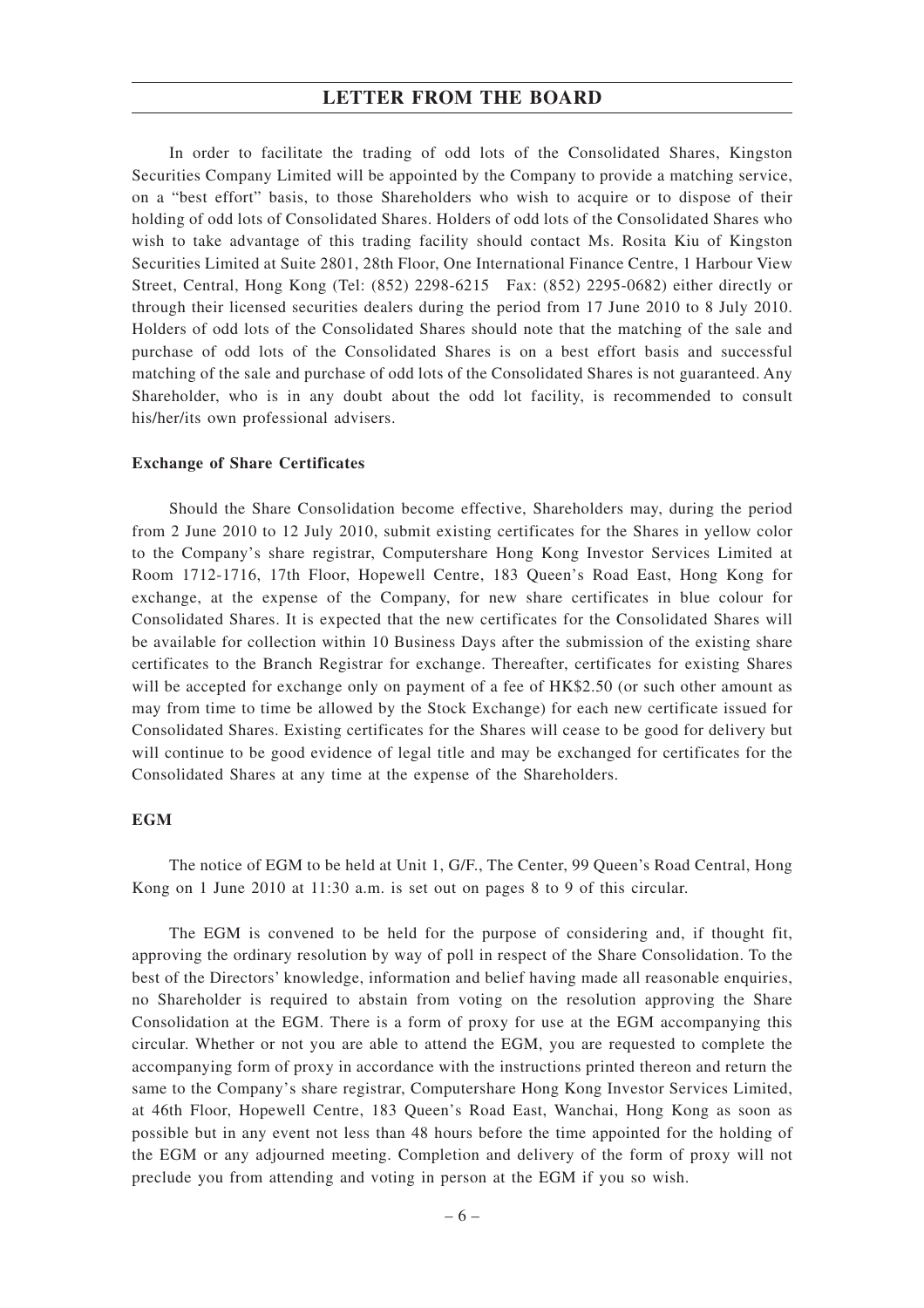The resolution proposed to be approved at the EGM will be taken by poll and an announcement will be made by the Company on the results of the EGM.

#### **INFORMATION OF THE COMPANY**

The principal activities of the Company are investment holding, and through its subsidiaries, the Company develops, explores and produces crude oil and graphite in Indonesia and China, and provides electronics manufacturing services in United Kingdom.

#### **RECOMMENDATION**

The Directors consider that the Share Consolidation is in the interests of the Company and the Shareholders as a whole. Accordingly, the Directors recommend the Shareholders to vote in favour of the ordinary resolutions as set out in the notice of EGM.

#### **RESPONSIBILITY STATEMENT**

This circular includes particulars given in compliance with the Listing Rules for the purpose of giving information with regard to the Company. The Directors collectively and individually accept full responsibility for the accuracy of the information contained in this circular and confirm, having made all reasonable enquiries, that to the best of their knowledge and belief there are no other facts the omission of which would make any statement contained herein misleading.

> By order of the board of directors **South Sea Petroleum Holdings Limited Zhou Ling** *Chairman*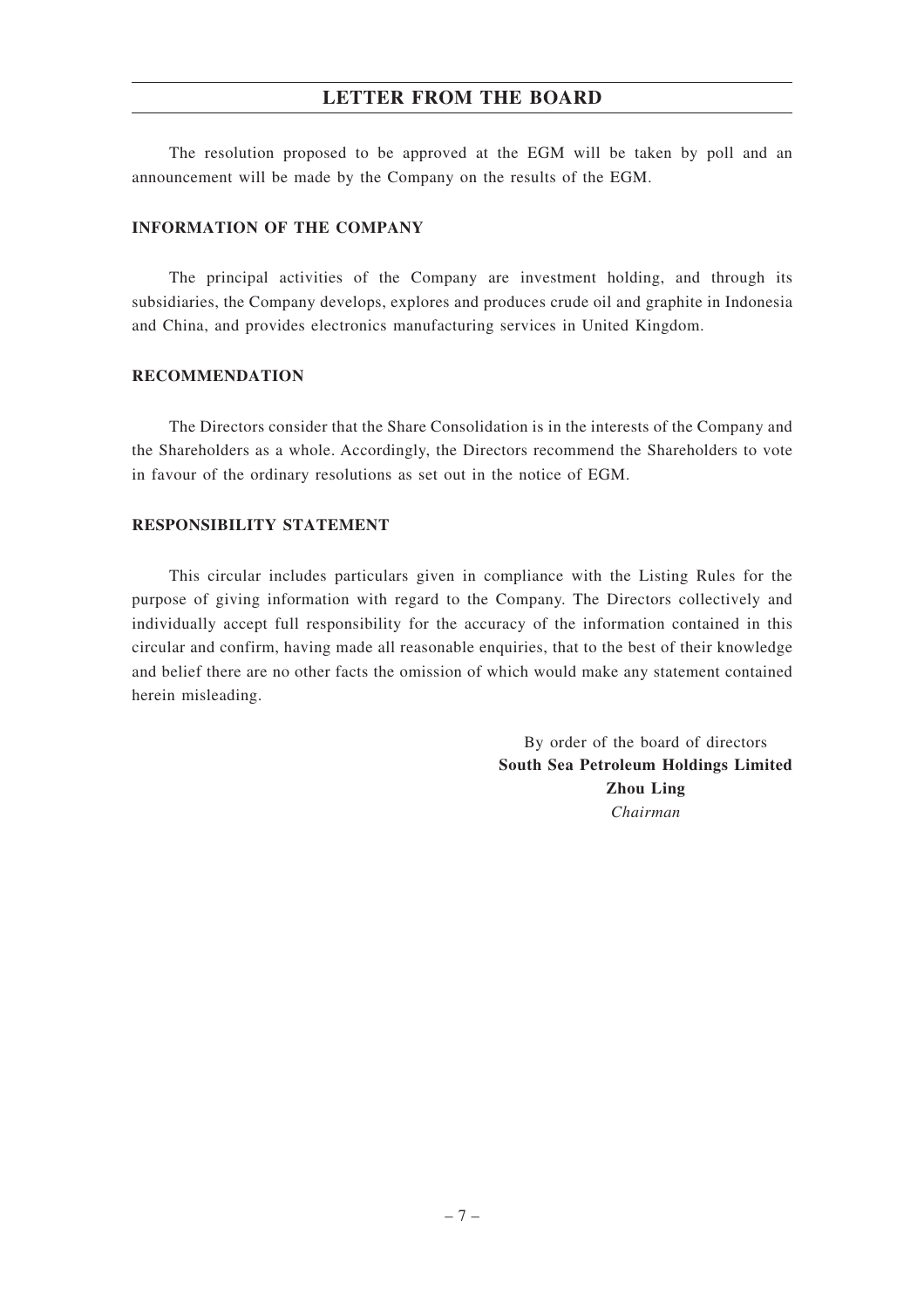## **NOTICE OF EGM**

# SSP公南海石油 **SOUTH SEA PETROLEUM HOLDINGS LIMITED** 南 海 石 油 控 股 有 限 公 司

*(Incorporated in Hong Kong with limited liability)*

**(Stock Code: 076)**

**NOTICE IS HEREBY GIVEN** that an extraordinary general meeting of South Sea Petroleum Holdings Limited (the "Company") will be held at 11:30 a.m. on 1 June 2010 at Unit 1, G/F., The Center, 99 Queen's Road Central, Hong Kong for the purpose of considering and if thought fit, passing, with or without modifications, the following resolution which will be proposed as ordinary resolution:

#### **ORDINARY RESOLUTION**

#### "**THAT**

- (a) every 50 existing issued and unissued ordinary shares of par value US\$0.01 each in the share capital of the Company be consolidated into one ordinary share of par value US\$0.50 ("Consolidated Share") and such consolidation shall take effect on the next business day, being any day (other than Saturday, Sunday or public holiday) on which licensed banks in Hong Kong are generally open for business throughout their normal business hours, immediately following the date on which this resolution is passed;
- (b) the Consolidated Shares shall rank pari passu in all respects with each other;
- (c) all fractional Consolidated Shares will be disregarded and not be issued to the holders of the existing ordinary shares of the Company but all fractional Consolidated Shares will be aggregated and, if possible, sold for the benefit of the Company; and
- (d) the directors of the Company be and are generally authorised to do all such acts and things and execute all such documents, including under the seal of the Company, where applicable, as they consider necessary or expedient to implement and give effect to the arrangements set out in this resolution."

By Order of the board of directors **South Sea Petroleum Holdings Limited Vivian Lam** *Company Secretary*

Hong Kong, 3 May 2010